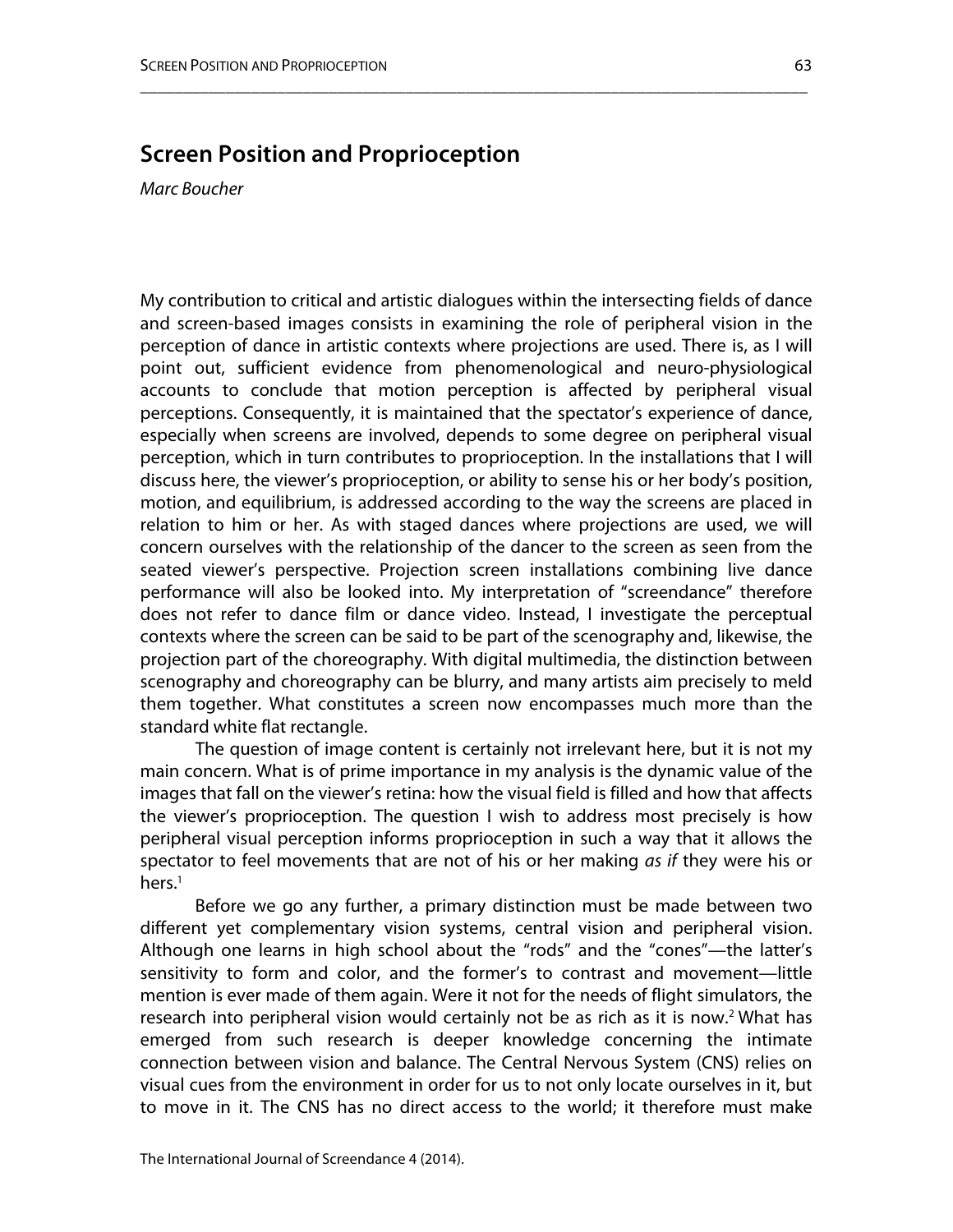internal models and hypotheses about it, and these "representations" are then verified through our ability to perform diverse tasks: standing without falling over, walking across the room without tripping over this or crashing into that. In certain contexts, it is difficult for the CNS to create an effective internal model because of conflicting information from the senses.<sup>3</sup> But the body, so to speak, has to learn how to cope with conflicting sensory information. In other words, top-down cognitive factors must eventually override the hard-wired response mechanisms. Cars, escalators, elevators, boats, trains, midway rides, and IMAX theaters can provide puzzling sensory information to the CNS: we see movement that we do not feel, or we feel movement that we do not see. Screen projections can make us feel as if they were our own movements that are not.

\_\_\_\_\_\_\_\_\_\_\_\_\_\_\_\_\_\_\_\_\_\_\_\_\_\_\_\_\_\_\_\_\_\_\_\_\_\_\_\_\_\_\_\_\_\_\_\_\_\_\_\_\_\_\_\_\_\_\_\_\_\_\_\_\_\_\_\_\_\_\_\_\_\_\_\_\_\_

With this in mind, in the first two sections of my article, I will explain how proprioception and vision are interrelated in such a way as to give rise to such paradoxical sensations of movement. The illusory feeling of movement, that is to say when there is no actual physical engagement on the part of the perceiver to account for it (i.e. vection), will be discussed, as it provides an insight into the workings of sensory perception that differ from the mundane understanding of the senses. Having explored the relationship of vision to kinesthesia, I shall, in the third and fourth sections, present various screen based installation and scenographies that show how artists arrange the different media scores so that they work together towards immersion.

#### **Proprioception**

In his famous and influential sensory system classification, Charles Sherrington defined proprioception in dialectical relation to exteroception and interoception.<sup>4</sup> In nineteenth-century epistemology, the distinction between inside and outside, self and world, was deemed absolute and self evident, which is not so much the case today. Yet such a naïve conception is apparently as inescapable as the one according to which we have five distinct senses. When there is a lack of deeper insight, including scientific knowledge, as to how the senses are interrelated, "common sense" understanding prevails insofar as it is deemed useful in everyday contexts. Proprioception literally means perception of self, of one's own body. It has to do with the muscular sensations associated with body and limb position and motion, and sense of balance: in other words, weight, motility (the variations of relative position of limbs and body segments to one another), mobility, and equilibrium. Proprioception results from the integrated inputs of various types of receptor cells in muscles, tendons, joints and inner ear; these provide information of a mechanical nature, that is to say in terms of vibration, elongation, tension, variation of position, and linear and angular acceleration as perceived by various specialized receptor cells in the corresponding tissues.

The body not only perceives itself as being in space, but also as moving in it, primarily through its constant struggle with gravity. Kinesthesia, or sense of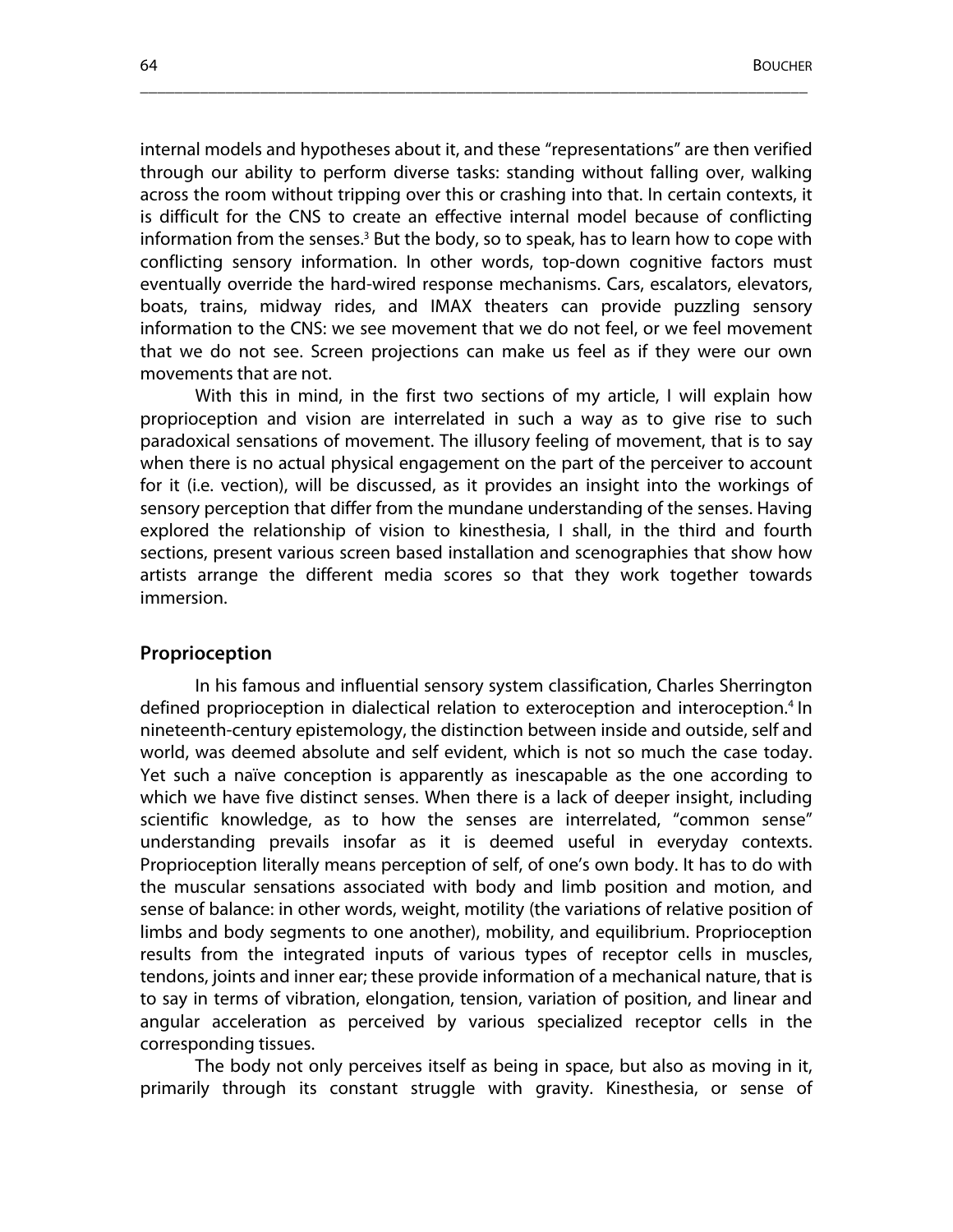movement, refers specifically to the sensations that accompany our movements as we generate them, and is usually defined as a subset of proprioception. In Sherrington's system, exteroception refers to the five canonical senses (sight, hearing, smell, taste, and touch) and literally means perception of exterior objects. This commonsensical view is not unproblematic—especially with touch, as Maurice Merleau-Ponty and others have pointed out. In the act of taking one hand in the other, we are at once touched and touching, receptive and active, object and object. Touch does not merely "passively" register "external" objects. It also has a haptic component: grabbing and holding objects involves complex feedback mechanisms, in which action and perception are intimately woven together. Feedback mechanisms are also at the heart of the postural control system, which is now generally considered part of proprioception. We have seen that proprioception, by including postural control, effectively ends up relying on senses defined as exteroceptive (vision and balance).<sup>5</sup>

\_\_\_\_\_\_\_\_\_\_\_\_\_\_\_\_\_\_\_\_\_\_\_\_\_\_\_\_\_\_\_\_\_\_\_\_\_\_\_\_\_\_\_\_\_\_\_\_\_\_\_\_\_\_\_\_\_\_\_\_\_\_\_\_\_\_\_\_\_\_\_\_\_\_\_\_\_\_

Visual cues are highly important in affording the possibility of locating oneself in space and moving in it. Especially important are cues from peripheral vision, to the extent that, for example, screen position matters significantly in regard to a viewer's experience. Suffice it to say, for now, that a deficient peripheral vision can dramatically affect balance in seeing subjects. Blind persons have developed a much keener ability to rely on the vestibular apparatus (inner ear) and pressure sensitive plantar receptors in the foot, and hearing (echolocation) in their interactions with the environment. <sup>6</sup> In postural control, sensorimotor activity involves the adjusting of motor commands to sensory perceptions through feedback loops in the cerebral cortex; the existence of multiple loops between various cerebral centers is suspected. <sup>7</sup> Feedback is at play in motility, perception, and postural control. The latter allows us to position ourselves, move, and act in the physical world according to internal models the brain elaborates, and through which it compares its predictions with reality. <sup>8</sup> Feedback loops allow the brain to work through its internal modeling of motor space, linking exteroception, proprioception, and sensorimotor activity in the process. Proprioception can also be defined as the perception of the body itself as spatial, how it occupies space and moves in it. Thinking of proprioception as one of the sense modalities is problematic, especially since proprioception is arguably the very condition of possibility of sensory perception. In other words, proprioception is the very ground to sensory perception as it provides the *a priori* "sense of self" or of embodiment. 9

#### **The relationship of vision to kinesthesia**

We have seen that vision is highly important to proprioception, defined as including postural control and kinesthesia, and recalled the distinction between central and peripheral vision. Peripheral vision is intimately tied to proprioception as it provides visual cues for the CNS in order to establish our position in space and control our movements and posture in it. Though the distinction between proprioception and kinesthesia may seem a little abstract, however, we intuitively know that feeling our body as our own and feeling ourselves in motion are different sensations. Also called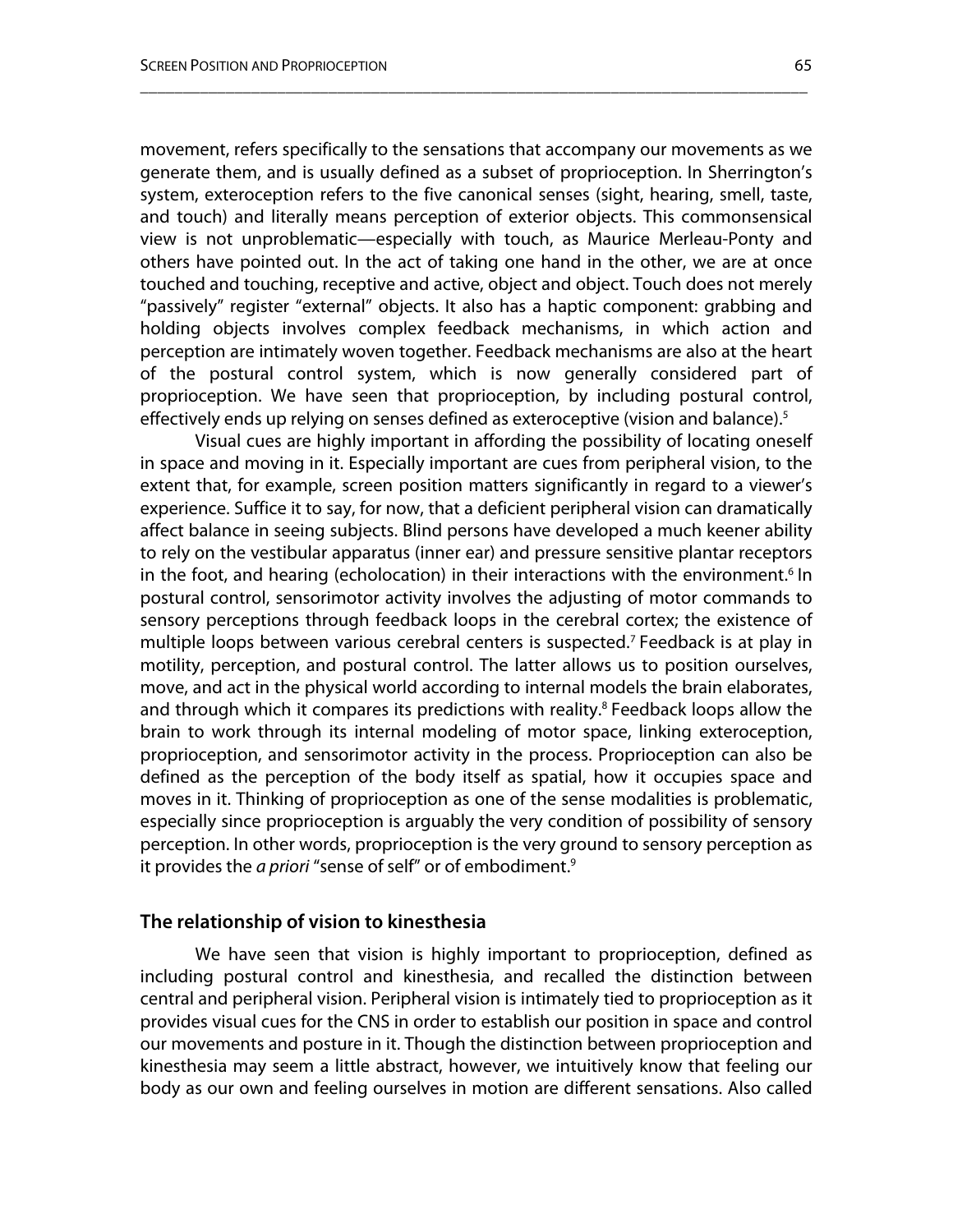"sense of movement," kinesthesia results from the variations in tension of muscles and tendons, and changes of angles of articulations as perceived by specialized receptors in those tissues. Accordingly, kinesthesia includes sensations obtained by variations in body and limb positions, relative to one another and relative to exterior space. Kinesthesia relies on vision in ways that are beyond our awareness, and without peripheral vision input, equilibrium becomes difficult to maintain. We can, however, experience kinesthesia in darkness, or in silence, or even both—in other words, either with or without the contribution of vision or audition.

\_\_\_\_\_\_\_\_\_\_\_\_\_\_\_\_\_\_\_\_\_\_\_\_\_\_\_\_\_\_\_\_\_\_\_\_\_\_\_\_\_\_\_\_\_\_\_\_\_\_\_\_\_\_\_\_\_\_\_\_\_\_\_\_\_\_\_\_\_\_\_\_\_\_\_\_\_\_

In the context of film viewing in a cinema theater, moving images produce kinesthetic sensations in viewers as they would in any given situation where our movements result in varying sequences of moving images impressed on our retinas. Through the interplay of bottom-up and top-down processes, 10 the CNS attributes the cause for the movement of the images as being ours or not ours. Visual impressions play an important role in the complex process of integration of spatial and bodily perceptions. We perceive through the corner of our eyes an astounding quantity and variety of moving visual patterns and objects, either walking down a busy street, or driving through it in a car. Some of our responses are automatic, while others depend on our degree of attention. In any case, the CNS' internal modeling of the situation must conciliate kinesthetic and visual sensory information. The perception of the relative movements of objects surrounding us must be coherent with our own body perception. The CNS processes retinal input, which it compares with other sensory input.

"Optical flow" is also a very important, if not the most important component of peripheral vision input. It has to do with how visual patterns glide across the retina, according to the movement of the perceived object, and to our own movement relative to the perceived object. Both movements (ours and the object's) are involved when we move towards something that is also moving towards us, or away from us, or in a different direction. Theorized in the 1940s by American psychologist J.J. Gibson, optical flow provides information that helps us determine the direction we are moving based on where we are looking. It can be easily understood as motion blur as illustrated in a still image; it is photography's way of showing movement direction and speed. A still image from a camera following a moving subject can therefore provide two sets of flow information. Moving vehicles can provide puzzling sensory information to the CNS: we see movement that we do not feel, or we feel movement that we do not see. Moving images, especially screen projections, can make us feel as if they were our own movements that are not. The visual and vestibular systems can interact in such a way as to cause the visually induced illusion of self-motion, or visual "vection." It is not a visual but a proprioceptive illusion, and it can be influenced by cognitive factors, that is to say top-down mechanisms, or learned behavior.

The nearly uniform motion of a large part of the visual field causes the subjects to feel that the motion relative to it is their own; therefore, vection occurs. Vection, which was first experimentally studied by Ernst Mach in 1875, is still not fully understood; 11 watching a high-speed chase from the driver's perspective in a film,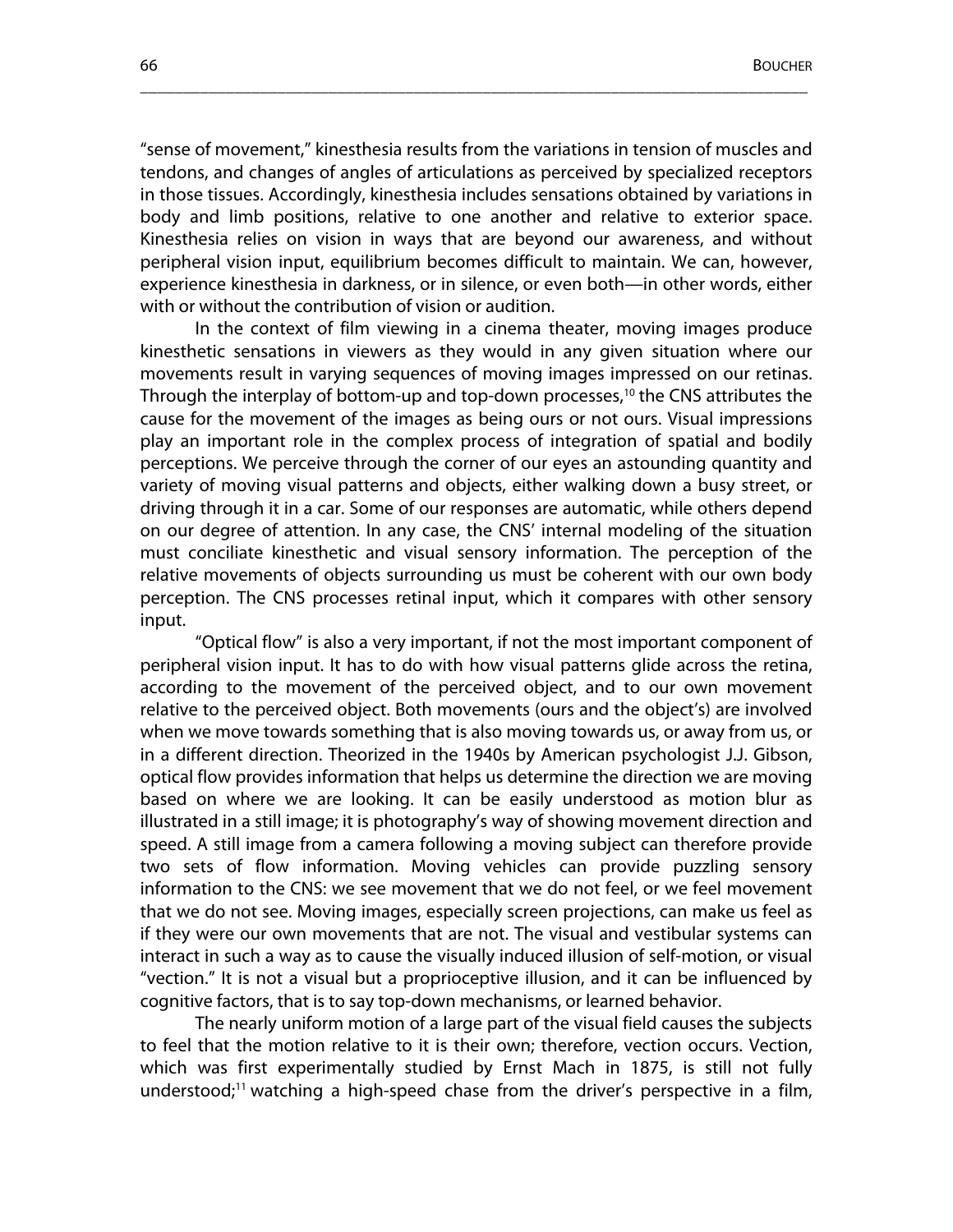however, can provide a good empirical example of the phenomenon of vection, which heightens the impression of being in the driver's seat. It provides the feeling of "being there," in other words of "presence" defined as the perceptual illusion of nonmediation. <sup>12</sup> Most of us have experienced vection in real life contexts, perhaps when suddenly realizing that it's not the train that we are in that is departing, but the one on the next track. Another instance would be while we are stopped at a traffic light. In this case we may feel as if moving backward if the car in the next lane starts off first. In these situations, we are made to feel "as if" we are moving on the basis of the CNS' interpretation of the visual cues and in response to contradictory sensory information. Since vision is a dominant sense, the CNS assumes that the perceived movement, with its optical flow pattern, results from the subject's motion despite the fact that there is none. Vection can, however, cause discomfort to some individuals, akin to motion sickness, whether in a flight simulator, a Cinerama theatre, an IMAX theatre, or a virtual reality simulation.

\_\_\_\_\_\_\_\_\_\_\_\_\_\_\_\_\_\_\_\_\_\_\_\_\_\_\_\_\_\_\_\_\_\_\_\_\_\_\_\_\_\_\_\_\_\_\_\_\_\_\_\_\_\_\_\_\_\_\_\_\_\_\_\_\_\_\_\_\_\_\_\_\_\_\_\_\_\_

When information from the visual and equilibrium systems concur, as they usually do, the optic flow impressed on the retina agrees with input from the vestibular system. The latter acts as the body's plumb line and gyroscope, registering changes in position in relation to the gravitational field as well as in acceleration. When we walk down the street, we do not perceive lampposts and buildings as whirling around, but ourselves as moving about them. This follows the rule that information from exteroceptive sense modalities "comes into a complex intermodal relationship with somatic proprioception to form a coordinated and intermodal sensory feedback."13 From hereon, I will investigate the viewer's relationship to screens depending on whether his or her perspective follows the traditional frontal model, or is based on more recent installation forms, where one is free to move about the screens variously deployed.

#### **Screens on stage**

Dancing on screen takes us back to the very beginning of cinema, in 1895, with *Annabelle Serpentine Dance* performed for the camera by one of the many imitators of Loïe Fuller's style. Dancing *with* screens takes us to at least July 23, 1965, with Cunningham's *Variation V.* This intermedia extravaganza included various film projections by Stan VanDerBeeke and video projections by Nam June Paik on four screens, and a background cyclorama. With *Variation V*, we can start thinking about the idea of scenography of screens, and reflect on how projected moving images relate spatially and dynamically to the performers and viewers. Interestingly, *Variation V* was closely followed, on December 2nd of the same year, by *Formes disponibles*, choreographed by Canadian modern dance pioneer Françoise Riopelle, and aired on Radio-Canada. It featured dancers performing in front of two movie screens, and a cyclorama at the very back. Those screens were laid out at angles in the television studio space, and the projected moving images gave different perspectives on the dance.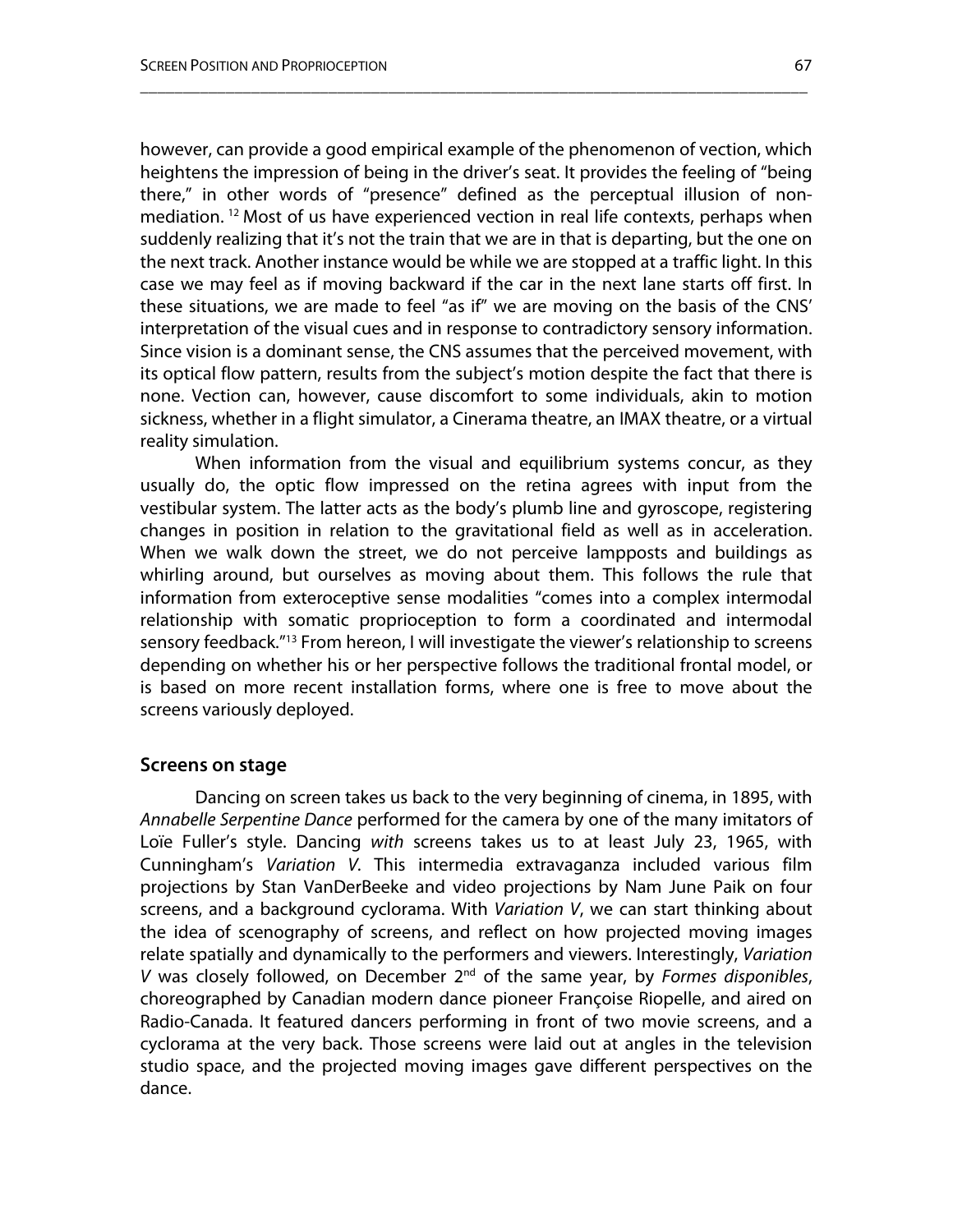Since 1965, screens have become ubiquitous along with new media technologies, while dance became ever more diverse and sophisticated. Intermedia is practically mainstream nowadays, while Fluxus, sadly, has not made substantial inroads into shaping artistic sensibility of audiences, in my opinion. Proprioceptive properties of moving images in performance contexts need to be addressed by the artistic directors of projects that involve not only dance and projections, but also dance and interactive technologies, projection mapping and computer vision.

\_\_\_\_\_\_\_\_\_\_\_\_\_\_\_\_\_\_\_\_\_\_\_\_\_\_\_\_\_\_\_\_\_\_\_\_\_\_\_\_\_\_\_\_\_\_\_\_\_\_\_\_\_\_\_\_\_\_\_\_\_\_\_\_\_\_\_\_\_\_\_\_\_\_\_\_\_\_

Thanks to the use of video projectors, which has become common in theaters in the last two decades, the visual background of the stage can easily be provided with endless dynamic properties. Dance and film projections have been used in combination in the past, but infrequently so. Portable video recorders and digital video editing rapidly made interdisciplinary ventures combining dance and moving image projections quite accessible. The latter have at times overshadowed the dance, but nonetheless made possible new forms of multimedia dance. With projection mapping, a technique that makes it possible to use three dimensional objects as projection screens, the dancer can be transformed into a screen on which visual patterns and virtual costumes can be displayed. Klaus Obermaier, working in collaboration with dancer and choreographer Chris Haring on a project called D.A.V.E., used projection mapping with fantastic results at the turn of the millennium.

What's novel about D.A.V.E. is the concentration of the projections on the body in motion while avoiding conventional spatial and screen projections. You don't think about the video anymore; it just belongs to the body. It's a part of the body, or rather the performer is part of the video. The boundaries grow indistinct and are deactivated. Video projection, physical presence and acoustic environment thus blend into a symbiosis and create their own new reality: D.A.V.E. – digital amplified video engine. 14

Along with sophisticated and powerful projectors came new image making techniques, which allowed not only interactive moving images to be generated in real time, but to direct them precisely at moving performers. Dancers become display surfaces that are not only moving through space but are constantly changing their shape. Obermaier combined frontal and background projections in his interactive dance and media performance titled *Apparition* (2004). The outline of the dancers was analyzed by a motion tracking system, the technique of projection mapping allowing projections to be targeted exactly on the bodies. These moving images are generated in real time to fit within the silhouette of the dancer, the motile area whose outline is detected by the tracking system. This frees the dancer from the constraints of being in the exact spot and in the precise shape which earlier methods of projection mapping imposed, as used in D.A.V.E. and in other contexts since the 1960s. As Obermaier writes on his website :

…the real-time system for generating visuals developed for APPARITION is built on top of computational processes that model and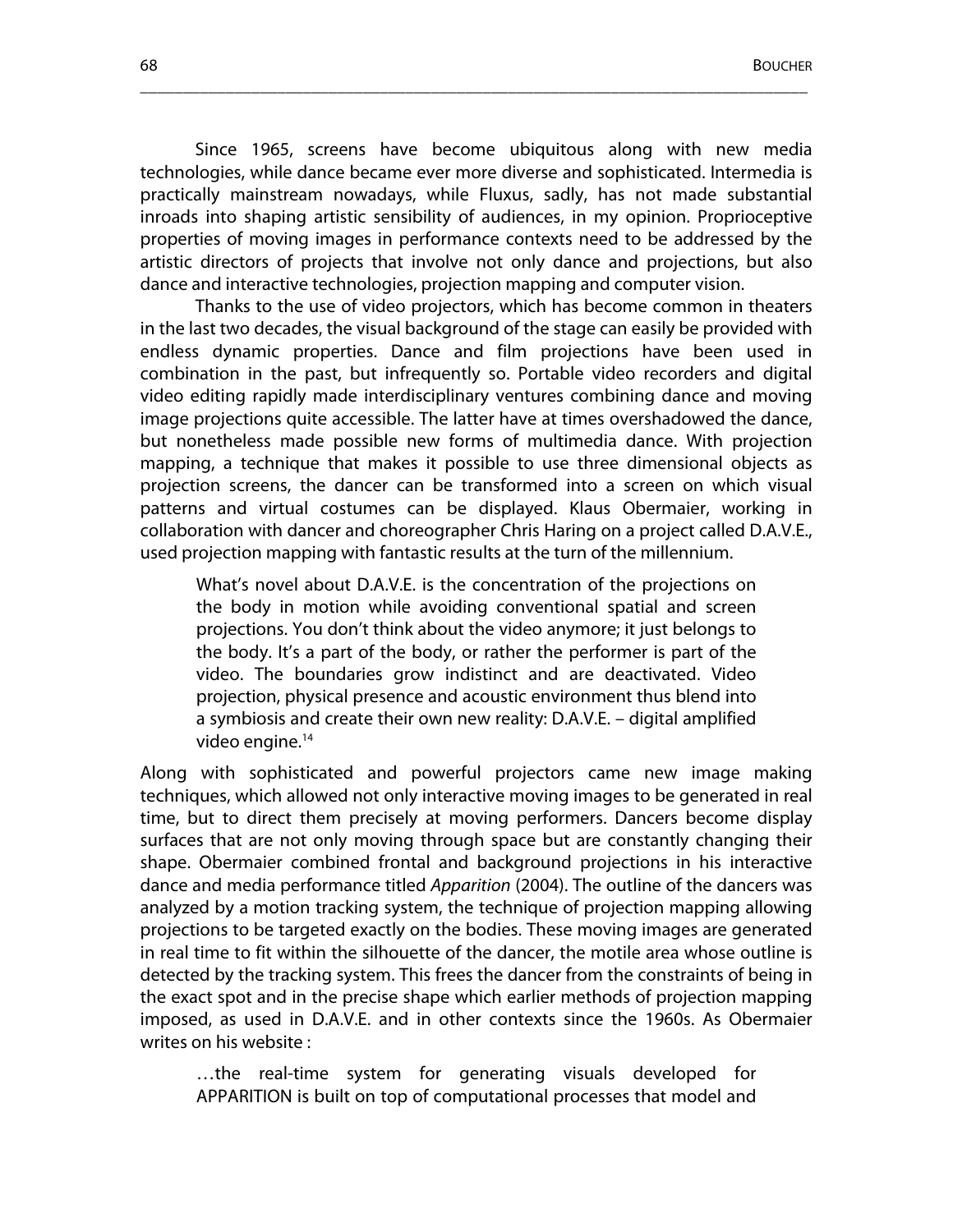simulate real-world physics. The inherent kinetic properties of these simulations inspired our view that the overall interactive system is much more than simply an extension of the performer, but is a potential performing partner. The independent behavior of the physical models for example is not 'controllable' by the performer, but can be influenced by his or her movement. This interplay between dancer and system and how one begins to understand the properties of the other has been crucial to the conceptual and aesthetic development of the work; helping give shape to the choreography and underpinning its dramaturgy. 15

\_\_\_\_\_\_\_\_\_\_\_\_\_\_\_\_\_\_\_\_\_\_\_\_\_\_\_\_\_\_\_\_\_\_\_\_\_\_\_\_\_\_\_\_\_\_\_\_\_\_\_\_\_\_\_\_\_\_\_\_\_\_\_\_\_\_\_\_\_\_\_\_\_\_\_\_\_\_

Obermaier's aesthetics in *Apparition* are geared towards immersion, with the seamless combination of frontal projections of motion-mapped images, and almost ten meters wide background projections. We are lead to kinesthetically empathize with the dancers, which can be seen as protagonists in a dynamic visual drama. The setup for *Apparition* allows an almost seven-meter wide projection space upstage, narrowing to a pinpoint at nine meters downstage, where the projector is hung. For the background, two rear projectors are used to cover a close to 40-square meter screen area. Interactivity here is at the core of the relationship between the dancer and the projected image, which merge in a visually and dramatically coherent whole. Figure and background are distinctly set off against one another; while the central vision is focusing on the dancer, the peripheral field is filled with congruent dynamic content. The flowing quality of the movement contributes to the hypnotic effect of the ensemble, which many spectators mention. In one specific sequence, the projected patterns of particles moving on the screen flow towards a center that is determined by the position of the dancer in front of it, thus inducing intense vection. This gives the illusory proprioceptive sensation of being drawn in, as if taken to a point lying beyond the screen. In this stunning multimedia choreography, the spectator's visual field is immersed in movement from two qualitatively different sources: movement of the dancer that addresses foveal vision and attention, and movement of the surrounding images falling in the peripheral field. The merging of the dynamic impressions from these two sources corresponds to a merging of the senses brought about by the interrelation of foveal vision, peripheral vision, proprioception, and kinesthesia.

#### **A palette of screens**

Floor projections, often on white marley, are also used in live multimedia dance. The audience should, however, then be provided with an elevated vantage, since the stage floor becomes in effect the backdrop. Upstage naturally lend itself to be read as upwardness, and downstage as downwardness. The dancers will be in direct contact with the floor most if not all of the time, unlike frontal and upright situations, where foreground and background are set some distance apart, up to several meters. In other words, the difference between high angle and frontal propositions can be likened to that between relief and free-standing sculpture. The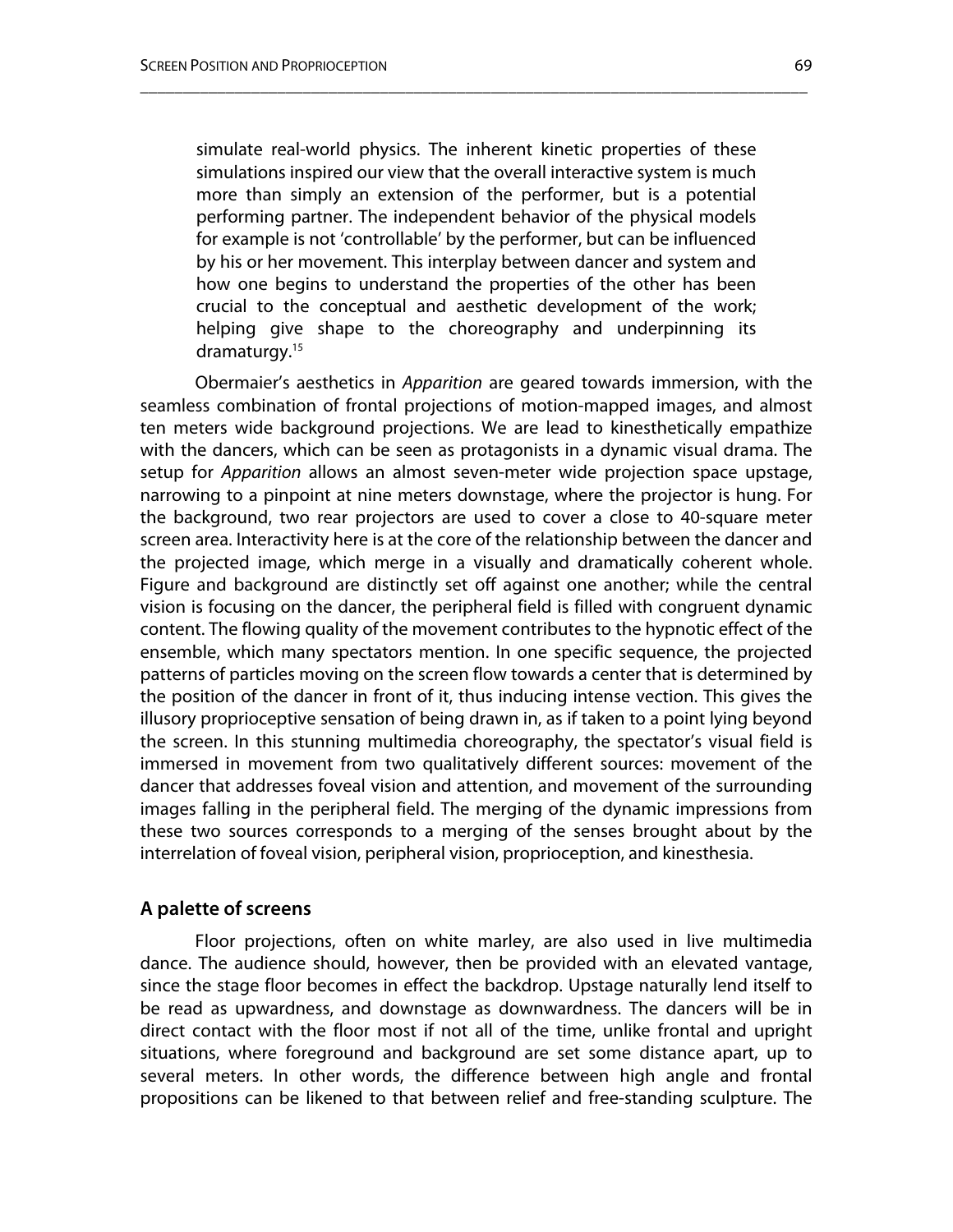physical and virtual dimensions will appear as fusing together. Most sections of *Mortal Engine* (2008) exemplify this type of proposition, with the added feature that it was presented on a raked stage. *Mortal Engine* is a "dance-video-laser performance using movement-and-sound-responsive projections"16 by choreographer Gideon Obarzanek, interactive system and visual designer Frieder Weiss, and the Australian contemporary dance company Chunky Move.

\_\_\_\_\_\_\_\_\_\_\_\_\_\_\_\_\_\_\_\_\_\_\_\_\_\_\_\_\_\_\_\_\_\_\_\_\_\_\_\_\_\_\_\_\_\_\_\_\_\_\_\_\_\_\_\_\_\_\_\_\_\_\_\_\_\_\_\_\_\_\_\_\_\_\_\_\_\_

This ingenious sloping stage … acts as a giant screen for the lights and abstract images to be projected onto. [The dancers] are like magnets moving across a giant Magna Doodle. Where the dancers go, their smudges follow. As the shadows and performers seem to morph into one another it is difficult to distinguish between that which is alive and that which is engineered. 17

Multimedia may bring new life to raked stages, as they provide a surface on which both bodies and images can coexist, serving as background and ground. When the stage is sunken, as in a theater in the round context, spatial references of up and down become altogether irrelevant; there is no absolute reference for upstage and downstage. For example, consider *Glow* (2006), "an illuminating choreographic essay" 18 by choreographer Obarzanek and software creator Weiss, in which the audience surrounds the dancer on all sides. In this interactive context, the dancer is immersed in the visual imagery she brings forth through her very own movements.

[She] creates a world of light around her as she moves…. Her arm sweeps white light around the stage floor like small ridges of sand. Later she will be part of the pattern of black fretwork sweeping across a nowwhite floor. Often her body is scored with faint lines like the ripples in water silk. At times she seems to be morphing into light or, at one point, being edged toward the boundary of her rectangular world by dark, shifting shapes. 19

There is some similarity here with the projection mapping methods and technology used for Obermaier's *Apparition*, both being custom made. In *Glow*, "Mr Weiss' system uses image-processing techniques to 'find the outline of the body and connected body parts.' This data is then fed into his 'palette' of computer algorithms which then create light and video displays projected back onto the dancer and stage."20 Finding the outline of the body is one of the properties of computer vision, otherwise known as artificial vision.

Projection mapping (or video mapping) can be thought of as the interface through which the relationship between figure and background in the context of realtime computer-dancer interactions take place. Projection mapping is also called "spatial augmented reality," and all so rightly in the context of *Seventh Sense* (2011), a work performed by the Taiwanese Anarchy Dance Theatre, with choreography by Chieh-hua Hsieh, and interactive designs provided by Ultra Combos new media agency. This piece can be described as a performance in a mixed-reality environment: in other words, a space where digital objects exhibiting physical properties and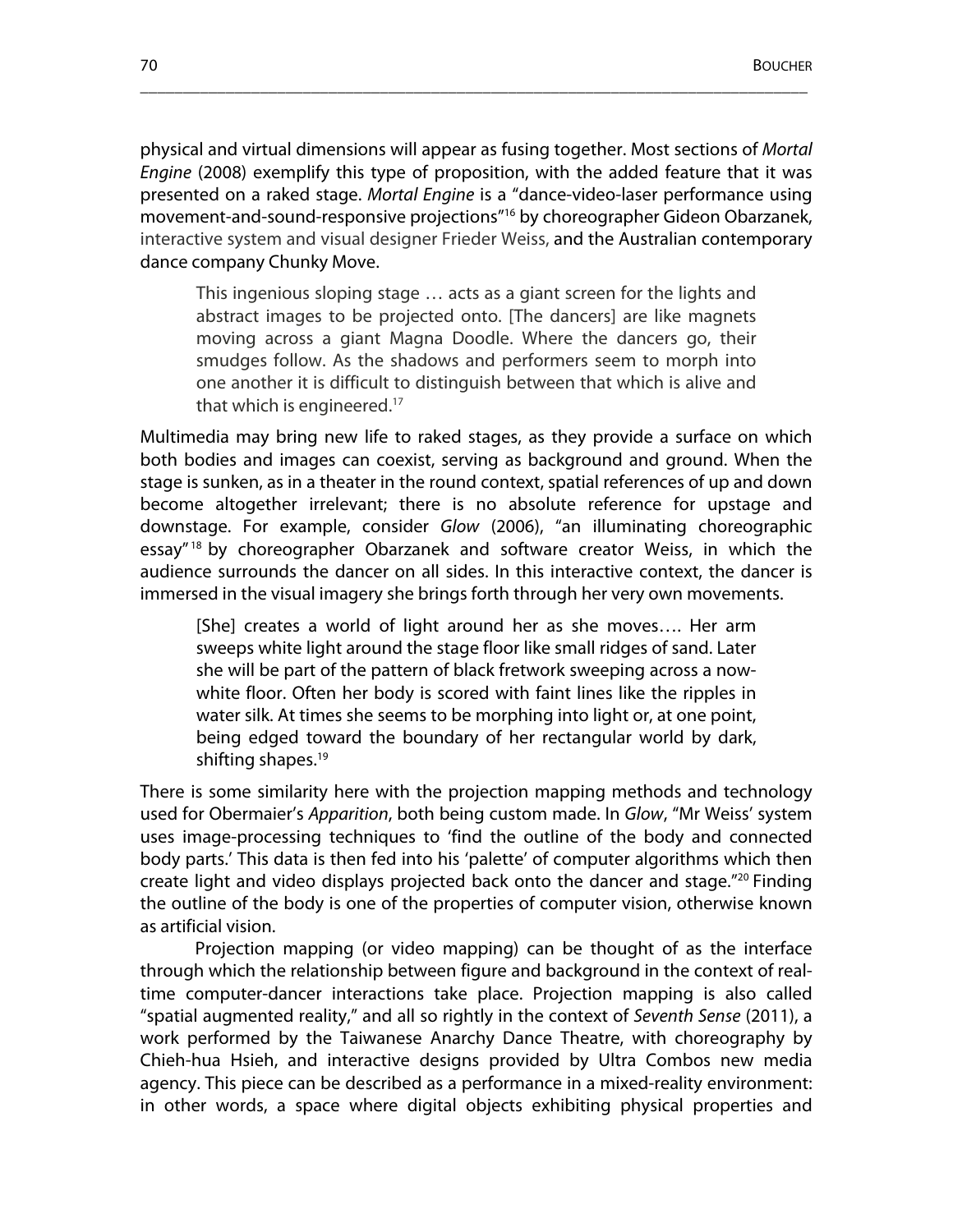dancers interact in real time. In mixed reality performance, space and movement from virtual and physical world are interconnected, and can provide the feeling of immersion.

\_\_\_\_\_\_\_\_\_\_\_\_\_\_\_\_\_\_\_\_\_\_\_\_\_\_\_\_\_\_\_\_\_\_\_\_\_\_\_\_\_\_\_\_\_\_\_\_\_\_\_\_\_\_\_\_\_\_\_\_\_\_\_\_\_\_\_\_\_\_\_\_\_\_\_\_\_\_

The stage for *Seventh Sense* is a white open-sided cube, with projections on the floor and three sides. It also is an interactive environment, a Cave automatic virtual environment (CAVE), which can contain not only the performers but also some members of the audience, allowing them to share the experience in the interactive space. At the beginning of the performance, two dancers move in pools of colored light which display amoeboid movement, like gelatin blobs, crawling and swimming, or as some form of ectoplasm sticking to the dancer. Then a grid pattern fills the space, a cubic landscape in which the squares grow and revert to their original size in sequence, according to the motion of the dancer. The grid landscape then behaves as if it was keeling over from one side to the other, in response to the dancers movement and location. The displayed horizontal and vertical lines do not correspond to their physical equivalents. Sensation of body weight provides a reference to verticality denied by the visual display. Vection is induced in the viewer given the contradiction between visual and proprioceptive inputs. Another visual pattern used in *Seventh*  Sense is that of clouds of particles swishing around, similarly as in *Apparition*, but this time filling a three dimensional space, and not just the background. With the combination of these last two displayed visual pattern behaviors, one feels is as if the CAVE were floating on some invisible stormy sea.

The distinction between performance space and installation space is also blurred in Rebecca Allen's *The Brain Stripped Bare* (2002), which calls for two performers, appearing in the flesh, as shadows behind the screens, and as images on the screen. The spectators can deambulate through the 35-foot wide circular space, which is ringed by five large projection screens.

Surrounded by a circle of screens the audience is free to shift their point of view. Live performers merge with shadows, projected images and sounds, revealing stark human forms that move in startling and perplexing ways. This creates a raw, very physical yet illusory interactive experience that connects an audience to a performance in a way not previously explored. 21

One of the screens in Steve Paxton's *Phantom Exhibition* (2009) is suspended parallel to the floor, which provides an unusual perspective on the dance appearing on it, previously shot from below through a glass floor. This creates a perceptually correct situation, though paradoxically one is otherwise never exposed to it.

Five large screens surrounding the exhibition space show images of Paxton and other performers moving according to that method [contact improvisation], as well as dance moves simulated with computer graphics, along with poetically rhythmical explanatory narration. Within this overwhelming visual setting, the visitor perceives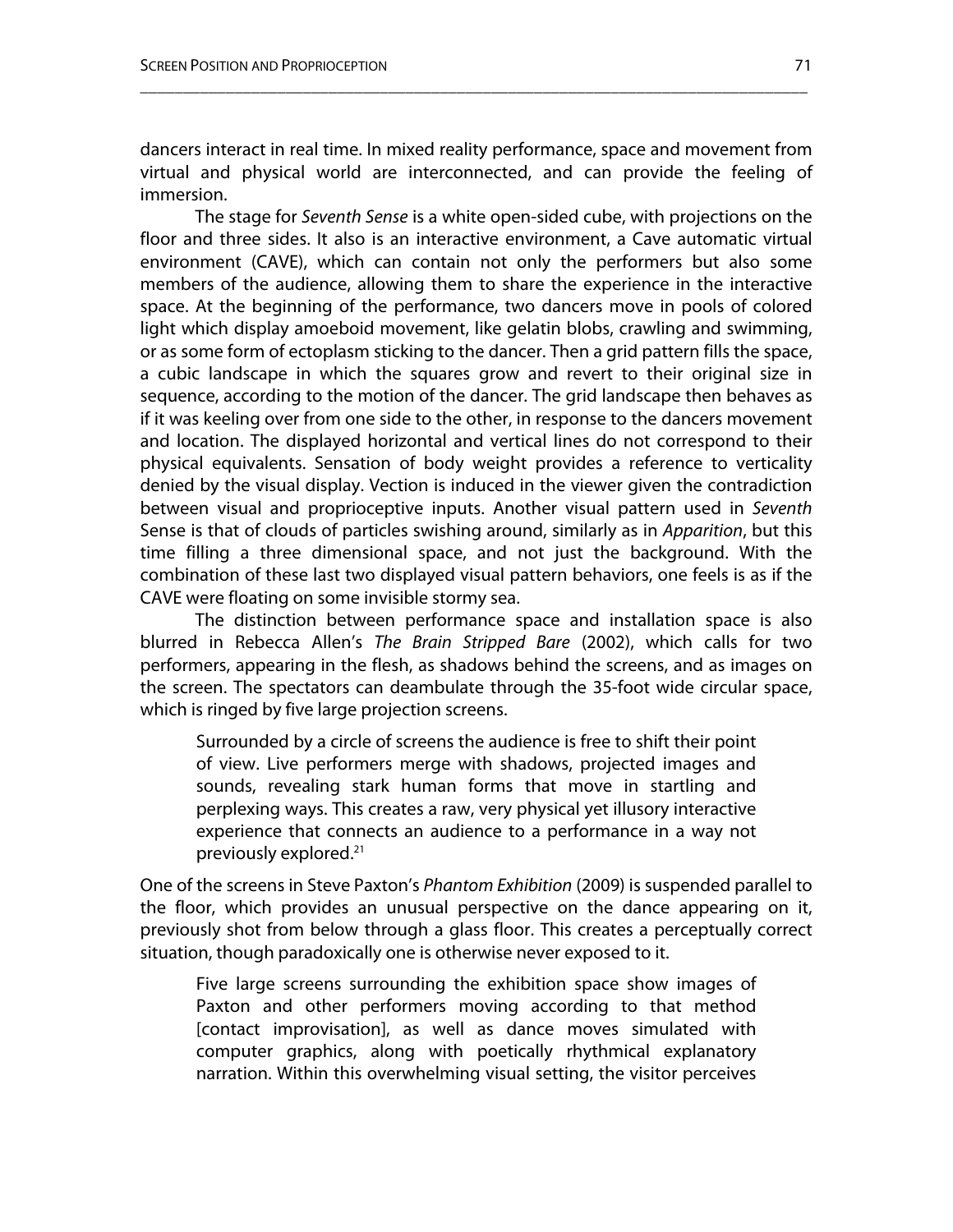

with all his senses the relationship between the human body and gravity.<sup>22</sup>

\_\_\_\_\_\_\_\_\_\_\_\_\_\_\_\_\_\_\_\_\_\_\_\_\_\_\_\_\_\_\_\_\_\_\_\_\_\_\_\_\_\_\_\_\_\_\_\_\_\_\_\_\_\_\_\_\_\_\_\_\_\_\_\_\_\_\_\_\_\_\_\_\_\_\_\_\_\_

Figure 1: Still from *Phantom Exhibition* (2009), dir. Steve Paxton. Image courtesy of the artist.

In these installations, which are not interactive, the postural system of the spectator is nonetheless addressed, since she or he has to maintain body equilibrium through perceptual cues provided by both the physical space and the virtual space of the moving images on the screen. Overhead projections can be straining on the viewers neck, which is why Montreal's Satosphere usually provides cushions rather than seats. The projections inside this eighteen meters wide spherical dome, whose apex is therefore higher up than in a planetarium, are overwhelmingly large and create an illusion of depth quite different from that provided by 3D glasses. For its inauguration, a dance and projection piece was shown, titled *Intérieur*, and billed by its artistic directors Marie-Claude Poulin and Martin Kusch as "one of the rare dance-andmedia performances in the world to be specifically conceived for an immersive environment"23 (motion mapping was not involved).

In the middle of the space, at a podium, we can see a bustling woman…. In the dome, vast like her thoughts, her secrets are amplified, her fears increased tenfold, her personality multiplied…. Skies of liquid architecture and textures, orbital movements and navigations in imaginary geometries, will alter the perception of gravity. Above the spectators' heads and all around them, images will seem to charge at them: liquid textures possibly referring to flesh, faces anxious and oppressive, running along the walls of the dome. 24

Sadly, the event generated as much hype as disappointment, but the fundamental problem it posed is a difficult one and yet to be resolved, if it can ever be. It concerns the integration of performance to projected moving images in a space that visually dwarfs the performers. The artists may find it useful to ask themselves questions such as those Obermaier is reported to have had in mind before and during the making of *Apparition*:

What choreography emerges when software is your partner? / When virtual and actual images pace share the same physics? / Where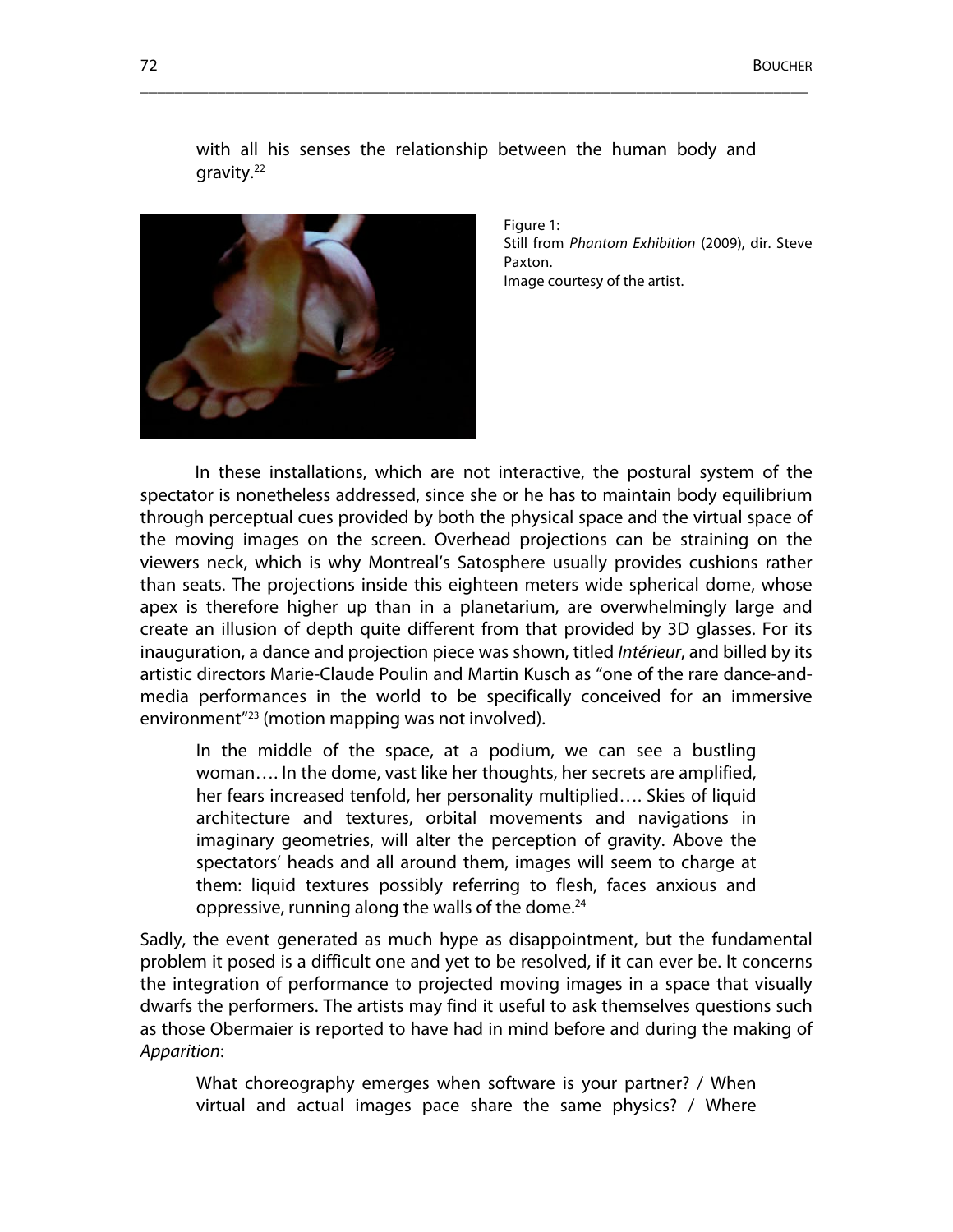everything that moves on the stage is both interactive and independent? / And any form, dancing or still, can be transformed into a kinetic projection surface?<sup>25</sup>

\_\_\_\_\_\_\_\_\_\_\_\_\_\_\_\_\_\_\_\_\_\_\_\_\_\_\_\_\_\_\_\_\_\_\_\_\_\_\_\_\_\_\_\_\_\_\_\_\_\_\_\_\_\_\_\_\_\_\_\_\_\_\_\_\_\_\_\_\_\_\_\_\_\_\_\_\_\_

It is always possible to create newer stage/screen environments where dance interacts with images without relying of virtual immersion technology or interactivity software, as Benoît Lachambre did with *Is You Me* (2008). In this work, the partly raked stage becomes an augmented and ephemeral space, where Laurent Goldring's real-time drawings are improvised in response to the movements of dancers Lachambre and Louise Lecavalier.

### **Conclusion**

In works for the stage, scenography can be thought of as an installation through which the performers evolve, and in which the spectators can subjectively project themselves, as is the case with film viewing in a cinema theater. *Vitarama,* a filming and projection system involving eleven cameras in the shooting and eleven corresponding synchronized projectors, was designed for the *Perisphere* pavilion at the 1939 World Fair in New York*.* <sup>26</sup> *Vitarama* was developed by Fred Waller, who discovered that spatial perception depends mostly on peripheral vision while experimenting with ways to improve U.S. Army flight simulators. He realized that a curved panorama is more efficient than a flat one, as the visual field is also curved, all of which led to the *Cinerama*—the IMAX of the fifties, so to speak—which was soon superseded by 70mm wide-screen film technology.

Early on in the twentieth century, the Russian avant-garde artist and composer Mikhail Matyushin (1861-1934) conducted experiments in order to demonstrate that the broadening of visual sensibility allows for the discovery of a new "organic substance" and rhythm in the apprehension of space. He announced in a 1923 manifesto the program for a research group called Зорвед (*Zorved*: *Zor* = see; *ved* = know) that would become the Collective for Expanded Vision in 1930. Work was centered on the goal of expanding human vision to a full 360 degrees range. Despite the preposterousness of that quest, experiments were carried out with a degree of scientific rigor. The concept of expanded or amplified vision was based on a synthesis of Cubism and of Ouspensky's teachings, 27 and it was pursued with a kind of mystic zeal, which Malevitch and many others shared. Matyushin studied how the perception of shape and color was dependent on where it fell on the retina. Charts presented at an exhibition in Leningrad, in 1930, show how shapes and colors were perceived from various angles. <sup>28</sup> As R.B. Elder notes, this "'amplified vision' did not include just the eyes; he expanded it to involve hearing, tactility, and thinking—in short, a kind of conscious synaesthesia."29

In artistic contexts, peripheral vision is particularly stimulated when one is viewing staged works where moving projected images replace static backdrops. Large film projections have been used on stage as part of theatrical performances for nearly a century. In the 1920s, Erwin Piscator used projections expressly to bind stage and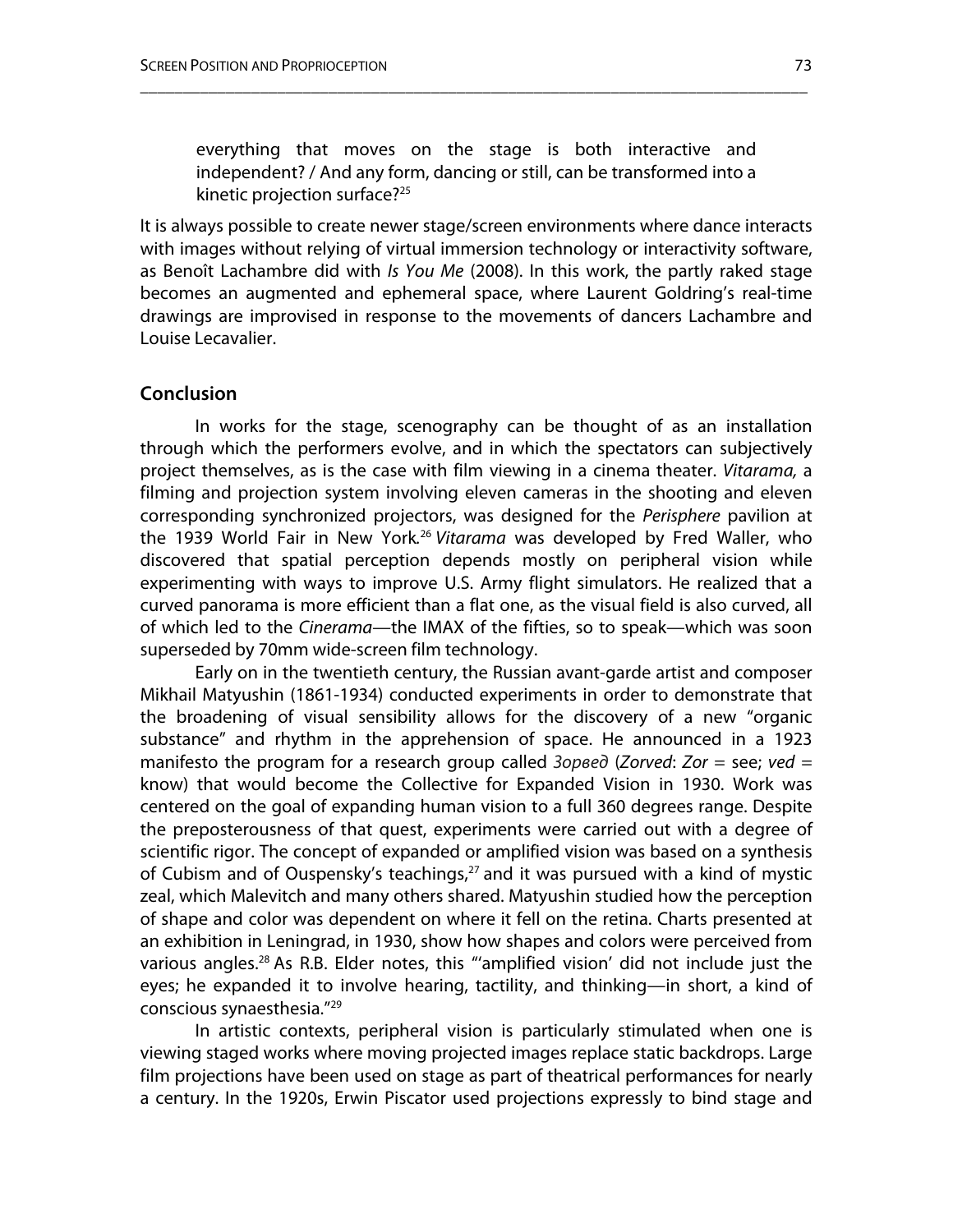audience in a politically motivated space. Piscator had a cinematic and non-narrative idea of the theater, and he relied on the impact of projected images to bring it about. In his "theater as social education," the stage was a medium that conveyed information by means of collage and montage techniques. For Alfons Paquet's play *Fahnen* in 1924, Piscator made the unusual choice of projecting images stage left and right. In 1928, Ernst Toller went even further with both lateral and frontal screens for his production of Tolstoi and Shchegolev's *Raspoutine*, and he capped the set with a silver fabric covered hemisphere. Piscator approached Gropius and the Bauhaus in 1926 to help conceive his *Totaltheater* project, which planned for slide and cinematic projections that would enclose the whole space, walls and ceiling.

\_\_\_\_\_\_\_\_\_\_\_\_\_\_\_\_\_\_\_\_\_\_\_\_\_\_\_\_\_\_\_\_\_\_\_\_\_\_\_\_\_\_\_\_\_\_\_\_\_\_\_\_\_\_\_\_\_\_\_\_\_\_\_\_\_\_\_\_\_\_\_\_\_\_\_\_\_\_

In *A Book of Five Rings* (circa 1645), the Japanese Buddhist swordsman Miyamoto Musashi's distinguished between looking and seeing. Whereas looking refers to central vision, to focusing intently on an object, seeing is a mode of attention characteristic of peripheral vision, to which one attends in an unfocused yet actively receptive fashion. Musashi stressed that seeing is more important than looking; the distinction between both remains relevant today as it relates to two different ways of paying attention.

The privilege accorded to frontal relationship to images has perhaps a lot to do with the discovery of the laws of perspective, and their systematic application to staged works since the Renaissance. Cinema and television consolidated what likely had already become a cultural preference, since these technologies were based on, and limited to, frontal relationship, except with devices such as those devised by Fred Waller. Screen position relative to the viewer must be taken into account as more and more technological devices and artistic propositions aim their moving images indirectly at the viewer, as the recourse to visual immersion becomes increasingly important with new media. It may be impossible to predict how far this trend will go, but experiments are carried out in order to provide peripheral visual stimulations in domestic settings with specially designed projection systems that turn the side walls of the television room into lateral screens. 30

For various reasons, shutting out peripheral visual stimulations has proven to be, perhaps by default, a more economical and practical way of dealing with the problem of reconciling peripheral and foveal stimulations in artificial contexts. Nonetheless, many artists use perceptual strategies involving peripheral stimulations, and it is arguably important that they and their audiences educate their knowledge of vision according to phenomenological accounts and neuro-scientific evidence—in other words, learn to appreciate in an embodied manner, or with due proprioceptive awareness, the distinction between looking and seeing.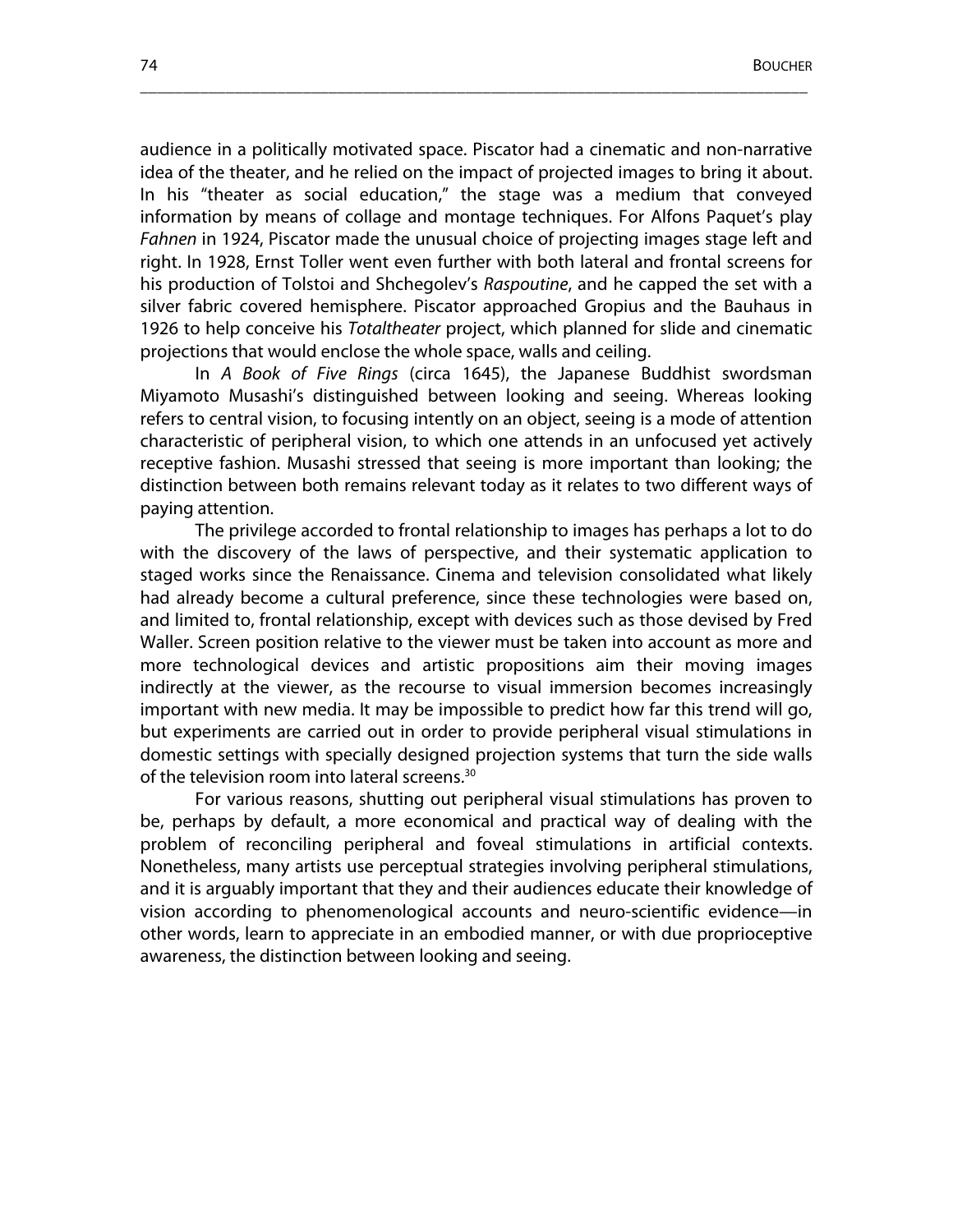## **Notes**

1. This raises fundamental philosophical issues since the absolute and immutable character of the distinction between self and object is put into question.

\_\_\_\_\_\_\_\_\_\_\_\_\_\_\_\_\_\_\_\_\_\_\_\_\_\_\_\_\_\_\_\_\_\_\_\_\_\_\_\_\_\_\_\_\_\_\_\_\_\_\_\_\_\_\_\_\_\_\_\_\_\_\_\_\_\_\_\_\_\_\_\_\_\_\_\_\_\_

2. It was spearheaded in the 1930s, namely through the work of Fred Waller who was employed for this purpose by the American Army. He was later to invent a filming and projection system, the Cinerama, which was in the 1950s the precursor of 70mm film. In between, he invented the Vitarama, a system using not three projectors, as with the Cinerama, but eleven, aimed at a curved wall, which happened to be the inside of the Perisphere pavilion at the 1939 New York World's Fair.

3. The CNS can interpret conflicting information from the senses as hallucinations, and since ingestion of poisonous substances can cause hallucinations, vomiting may be triggered, as a sort of preemptive measure.

4. See Charles Sherrington, *The integrative action of the nervous system* (New York: Scribner, 1906).

5. This challenges the pertinence of the distinction between proprioception and exteroception, if not the capacity of language to describe sensory perception without falling into semantic conundrums. This is better addressed elsewhere, namely in aesthetics, but I hope it will suffice here to state that traditional Western philosophy is grounded on sets of absolute, if not rigid and dogmatic, distinctions, such as between "inside" and "outside." However useful such distinctions are in everyday language, as well as in formal (i.e. computer) language, they impose limits to our understanding of living processes. See Humberto Maturana and Francisco Varela, *Autopoiesis and Cognition: the Realization of the Living* (Dordrecht, Holland: Kluver, 1980).

6. The awareness or sense of body is obtained in cooperation with vision and equilibrium (vestibular sense); a deficit in one can, in some cases and to some extent, be compensated by reliance on the other. See Oliver Sacks, *The Man Who Mistook His Wife for a Hat and Other Clinical Tales* (New York: Touchtone, 1998), 47.

7. Posture control also challenges the view that action and perception are separate. Posture is preparation for action; it is expressive, reflects intention, is dictated by culture and various other factors, and always contains an emotion. See Alain Berthoz and Jean-Luc Petit, *The Physiology and Phenomenology of Action*, trans. C. Macann (Oxford: Oxford University Press, 2008).

8. In other words, it projects onto the world its pre-perceptions and hypotheses. See Alain Berthoz, *Emotion and Reason: The cognitive neuroscience of decision Making*, trans. G. Weiss (Oxford: Oxford University Press, 2006).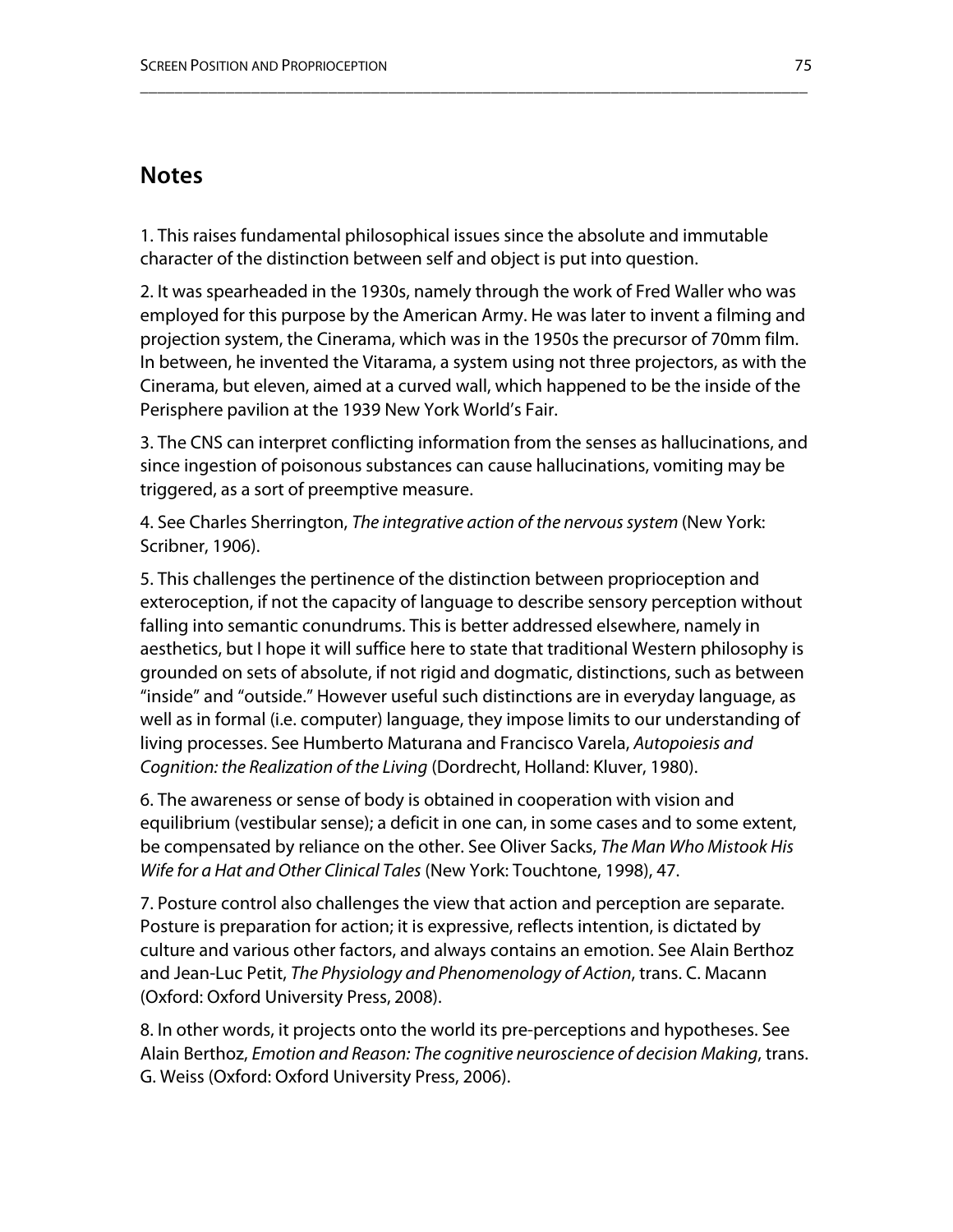9. Sacks maintains that proprioception may very well constitute the "fundamental organic mooring of identity—at least of that corporeal identity or 'body-ego', which Freud sees as the basis of self" (*The Man*, 52). "I feel my body is blind and deaf to itself … it has no sense of itself" declared Christina, the "Disembodied Lady" who suffered an irreversible loss of proprioception, a rare and puzzling affliction caused in her case by a bout of polyneuritis (ibid., 51) Furthermore, "whenever consciousness begins, it will already be informed by embodiment and the processes that involve motor schema and proprioception." See Shaun Gallagher, *How the Body Shapes the Mind*  (Oxford: Clarendon Press, 2005), 77.

\_\_\_\_\_\_\_\_\_\_\_\_\_\_\_\_\_\_\_\_\_\_\_\_\_\_\_\_\_\_\_\_\_\_\_\_\_\_\_\_\_\_\_\_\_\_\_\_\_\_\_\_\_\_\_\_\_\_\_\_\_\_\_\_\_\_\_\_\_\_\_\_\_\_\_\_\_\_

10. "Bottom-up" refers to afferent neural pathways and "top-down" to efferent pathways—sensory input and motor output, if you will.

11. "Visually induced vection is a functional phenomenon and not just a laboratory curiosity because it probably contributes to the veridical sense of movement when walking or while being transported. To date, scientists have not been successful in isolating any single necessary condition except for the presence of optokinetic stimulation in the form of a moving visual pattern that is registered background." Sheldon M. Ebenholtz, *Oculomotor Systems and Perception* (Cambridge: Cambridge University Press, 2001), 143.

12. Matthew Lombard and Theresa Ditton, "At the Heart of It All: The Concept of Presence," *Journal of Computer-Mediated Communication* 3, no. 2 (1997), http://jcmc.indiana.edu/vol3/issue2/lombard.html.

13. Gallagher, *How the Body Shapes the Mind*, 106.

14. Klaus Obermaier, "D.A.V.E," artist website, http://www.exile.at/dave/project.html.

15. Klaus Obermaier, "Apparition," artist website, http://www.exile.at/apparition/background.html.

16. Penelope Broadbent, "Review: *Mortal Engine*," *Australian Stage*, March 8, 2009, http://www.australianstage.com.au/reviews/melbourne/mortal-engine--chunkymove-2296.html

17. Ibid.

18. Jennifer Dunning, "Crossing the Border From Light to Human," *The New York Times*, February 8, 2008, http://www.nytimes.com/2008/02/08/arts/dance/08chun.html?\_r=0.

19. Ibid.

20. "Moving to the algo-rhythm," *The Age*, March 13, 2007. http://www.theage.com.au/news/technology/moving-to-thealgorhythm/2007/03/12/1173548107497.html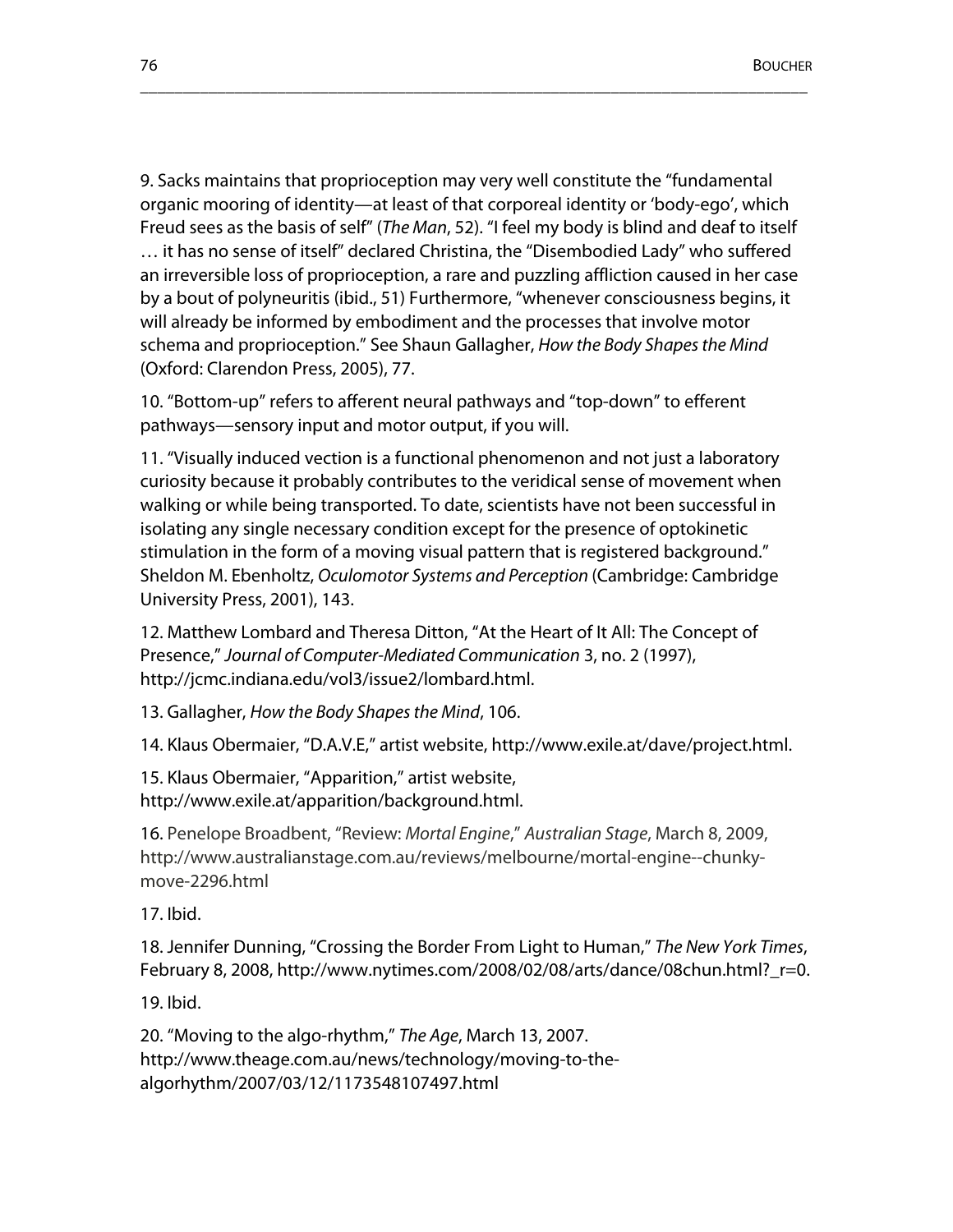21. Rebecca Allen, "The Brain Stripped Bare," http://www.rebeccaallen.com/v2/work/work.php?ID=11.

22. "Steve Paxton Phantom Exhibition," *Yamaguchi Center for Arts and Media*, http://www.ycam.jp/en/art/2009/04/steve-paxton-phantom-exhibitio.html.

23. Martin Kusch and Marie-Claude Poulin, "*Intérieur* (2010/2011)," http://www.konditionpluriel.org/projects/interieur/.

24. Ibid.

25. Giorgos Stylianou, *Monography for the course Multimedia in Artistic Environments Klaus Obermaier* (University of Aveiro Department of Communication and Arts, 2011), http://fr.scribd.com/doc/60107297/Klaus-Obermaier-Monography.

\_\_\_\_\_\_\_\_\_\_\_\_\_\_\_\_\_\_\_\_\_\_\_\_\_\_\_\_\_\_\_\_\_\_\_\_\_\_\_\_\_\_\_\_\_\_\_\_\_\_\_\_\_\_\_\_\_\_\_\_\_\_\_\_\_\_\_\_\_\_\_\_\_\_\_\_\_\_

26. R. Kroon, *A/V A to Z: An Encyclopedic Dictionary of Media, Entertainment and Other Audiovisual Terms* (Jefferson, N.C.: McFarland & Company, Inc., 2010), 738.

27. C. Lodder, "Transfiguring Reality: Suprematism and the Aerial View", *Seeing From Above: The Aerial View in Visual Culture*, eds. M. Dorrian and F. Pousin (London: I.B.Tauris, 2013), 106-107.

28. ZKM Karlsruhe, *Matjuschin und die Leningrader Avantgarde* (Stuttgart-München; Oktogon Verlag, 1991).

29. R. B. Elder, *Harmony and dissent: Film and Avant-garde Art Movements in the Early Twentieth Century* (Waterloo, Ontario: Wilfrid Laurier University Press, 2008), 352.

30. For example, MIT Media Lab's *Infinity-by-Nine* system, Microsoft's *IllumiRoom*, and *SurroundVideo* at the BBC's R&D Production Lab.

# **References**

Allen, Rebecca. "The Brain Stripped Bare." Artist website. http://www.rebeccaallen.com/v2/work/work.php?ID=11.

Berthoz, Alain. *Emotion and Reason: The cognitive neuroscience of decision Making.* Translated by G. Weiss. Oxford: Oxford University Press, 2006.

Berthoz, Alain and Jean-Luc Petit. *The Physiology and Phenomenology of Action*. Translated by C. Macann. Oxford: Oxford University Press, 2008.

Broadbent, Penelope. "Review: Mortal Engine | Chunky Move." *Australian Stage*, March 8, 2009. http://www.australianstage.com.au/reviews/melbourne/mortal-engine- chunky-move-2296.html.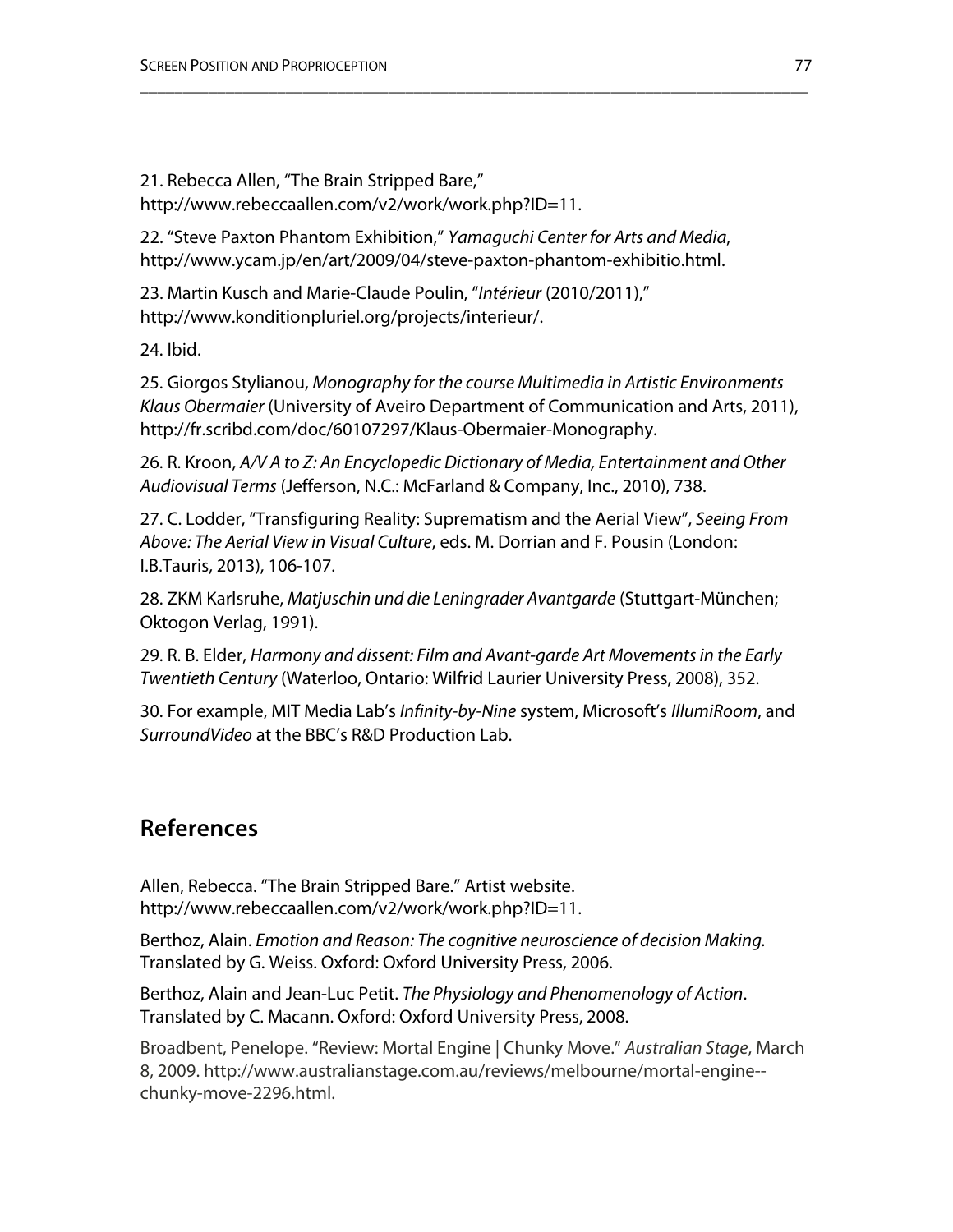Carroll, Noël and Margaret Moore. "Moving in Concert: Dance and Music." In *The Aesthetic Mind: Philosophy and Psychology*, edited by E. Schellekens and P. Goldie, 333- 345. Oxford: Oxford University Press, 2011.

\_\_\_\_\_\_\_\_\_\_\_\_\_\_\_\_\_\_\_\_\_\_\_\_\_\_\_\_\_\_\_\_\_\_\_\_\_\_\_\_\_\_\_\_\_\_\_\_\_\_\_\_\_\_\_\_\_\_\_\_\_\_\_\_\_\_\_\_\_\_\_\_\_\_\_\_\_\_

Dunning, Jennifer. "Crossing the Border From Light to Human." *The New York Times*, February 8, 2008. http://www.nytimes.com/2008/02/08/arts/dance/08chun.html?\_r=0.

Ebenholtz, Sheldon M. *Oculomotor Systems and Perception.* Cambridge: Cambridge University Press, 2001

Elder, R. B. *Harmony and dissent: Film and Avant-garde Art Movements in the Early Twentieth Century*. Waterloo, Ontario: Wilfrid Laurier University Press, 2008.

Gallagher, Shaun. *How the Body Shapes the Mind.* Oxford: Clarendon Press, 2005.

Karlsruhe, ZKM. *Matjuschin und die Leningrader Avantgarde*. Stuttgart-München: Oktogon Verlag, 1991.

Kroon, R. *A/V A to Z: An Encyclopedic Dictionary of Media, Entertainment and Other Audiovisual Terms*. Jefferson, N.C.: McFarland & Company, Inc., 2010.

Kusch, Martin and Marie-Claude Poulin. "*Intérieur* (2010/2011)." *kondition pluriel.* Artist website. http://www.konditionpluriel.org/projects/interieur/.

Lodder, C. "Transfiguring Reality: Suprematism and the Aerial View." In *Seeing From Above: The Aerial View in Visual Culture*, edited by M. Dorrian and F. Pousin, 95-117. London: I.B.Tauris, 2013.

Lombard, Matthew and Theresa Ditton. "At the Heart of It All: The Concept of Presence." *Journal of Computer-Mediated Communication* 3, no. 2 (1997). http://jcmc.indiana.edu/vol3/issue2/lombard.html.

Maturana, Humberto and Francisco Varela. *Autopoiesis and Cognition: the Realization of the Living*. Dordrecht, Holland: Kluver, 1980.

Mocan, Rodica. "Klaus Obermaier – 'My work is not simply visualization. It's a totally different thing!'" *Ekphrasis* 2 (2013): 250-262.

Naimark, Michael. "Spatial Correspondence in Motion Picture Display." *SPIE Proceedings*  462 (1984): 78-81.

Sacks, Oliver. *The Man Who Mistook His Wife for a Hat and Other Clinical Tales*. New York: Touchtone, 1998.

Sherrington, Charles. *The integrative action of the nervous system.* New York: Scribner, 1906.

"Steve Paxton Phantom Exhibition." *Yamaguchi Center for Arts and Media*. http://www.ycam.jp/en/art/2009/04/steve-paxton-phantom-exhibitio.html.